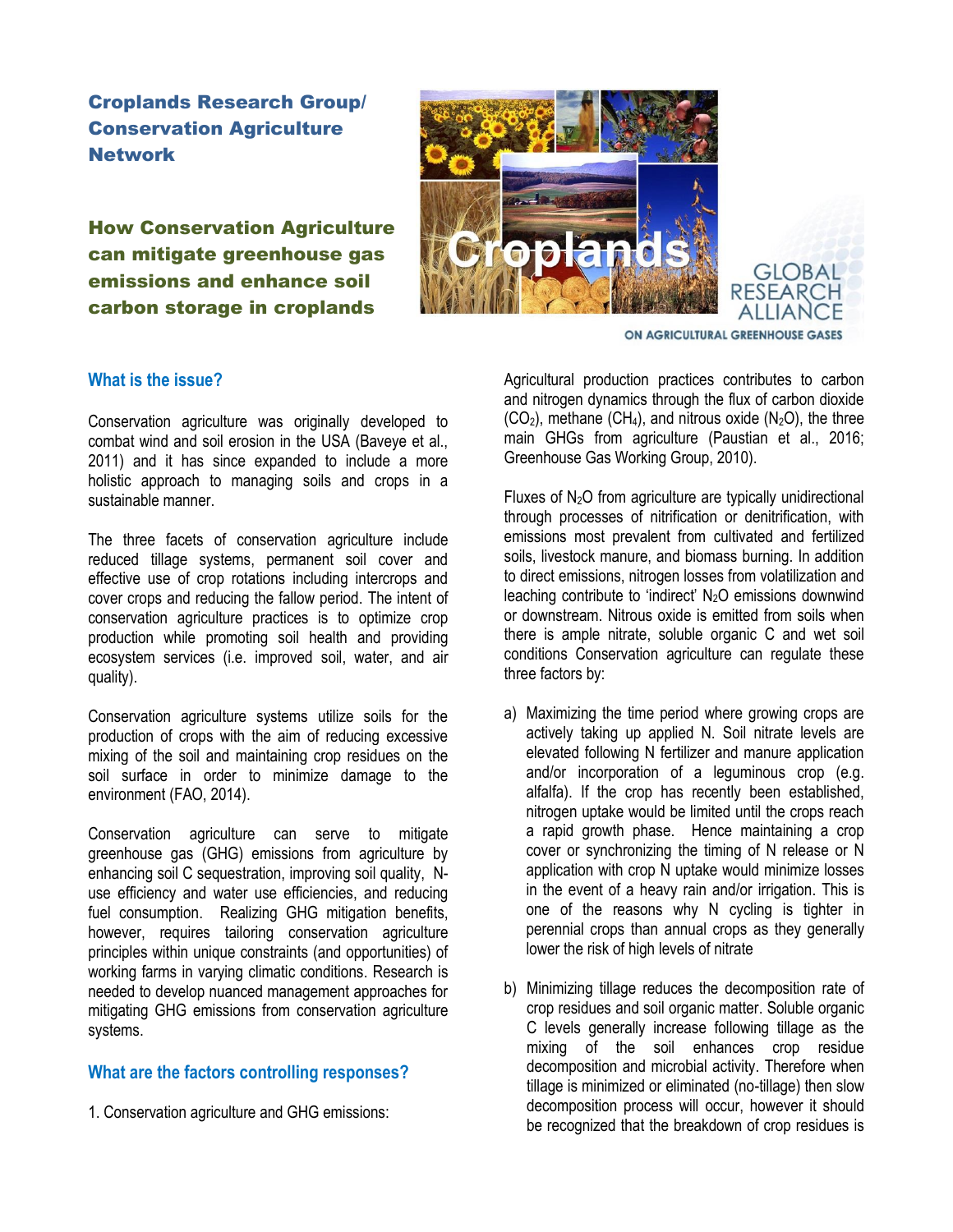a normal part of C cycling. Indeed, the microbial communities in soil depend on this decay.

c) Increasing net primary production with soil and climate-appropriate conservation tillage practices can increase SOC-stocks (Virto et al. 2012).

Conservation agriculture can affect CH<sub>4</sub> fluxes from soil through the alteration of physical properties affecting water movement and retention. Agricultural practices can induce CH<sup>4</sup> emissions from flooded rice paddies, ruminant livestock, livestock manure, wetlands, and burned biomass. Conversely,  $CH<sub>4</sub>$  uptake by methanotrophic bacteria in soil can occur under aerobic conditions.

2. Conservation agriculture and soil organic C:

Soil organic C is, in simplistic terms, the net difference between carbon inputs (photosynthesis, organic amendments such as manure) and outputs (decomposition, soil erosion) in agroecosystems. Soil C sequestration could be enhanced by:

- a) Extending the effective growing season by growing perennial crops or by including intercrops or cover crops in the crop rotation would enhance the capture of  $CO<sub>2</sub>$  through photosynthesis and thereby increase the C inputs into the soil. Increasing the time periods where crops are actively growing would enhance C sequestration as long as there are no limiting factors (e.g. nutrient deficiencies, salinity, excess or insufficient water, soil pH).
- b) Reducing or eliminating tillage can reduce the mixing of the crop residues in the soil and thereby result in lower decomposition rates and  $CO<sub>2</sub>$  emissions. Soil organic C outputs are a function of residue characteristics (e.g. C:N) and their decomposition rates which is often enhanced when the soil is cultivated.
- c) Maximizing the return of C, by minimizing residue removal or burning can bolster soil carbon. Soil organic C can be maximized by growing crops with high biomass production (e.g., corn vs. soybean) or by using deep rooted crops (e.g., alfalfa) and by reducing the fallow period.
- d) Adopting improved irrigation techniques (e.g. deficit  $irriation)$  can reduce  $CO<sub>2</sub>$  emissions in arid and semiarid environments (Zornoza et al., 2016)

#### **What are expected responses?**

*Soil organic C / CO<sup>2</sup> emissions:* Management practices that increase carbon inputs while reducing carbon losses can serve to enhance soil C sequestration. Enhancement of soil C sequestration can be achieved by maintaining plant residues on the soil surface, minimizing soil disturbance and erosion, improving the irrigation efficiency, adopting complex cropping systems that provide increased root biomass and/or continuous ground cover, reducing fallow periods, breeding crops for traits with larger root systems and applying C-rich substrates to soil (Lal and Follett, 2009).



Fig.1 Cover crop and elimination of fallow can enhance C accretion.

Adoption of no-tillage can increase soil C sequestration (Franzluebbers and Follett, 2005), though increases in soil C may be limited to near-surface depths (Kravchenko et al., 2011; Baker et al., 2007, De Vita et al., 2007). A multi-site study in the humid regions of Canada found that no-till increased surface C levels compared to conventional tillage, however when C in the entire soil profile was taken into consideration, there were no differences in carbon sequestration rates between tillage systems (Angers et al, 1997). Limited or no effects of NT on SOC have been observed in other (humid) temperate countries [e.g. Finland (Singh et al., 2015), Switzerland (Martinez et al., 2016), U.K (Sun et al., 2010), France (Dimassi et al., 2014)], however this depends on climatic conditions (e.g., humid regions vs. semiarid regions) and C saturation of the soil profile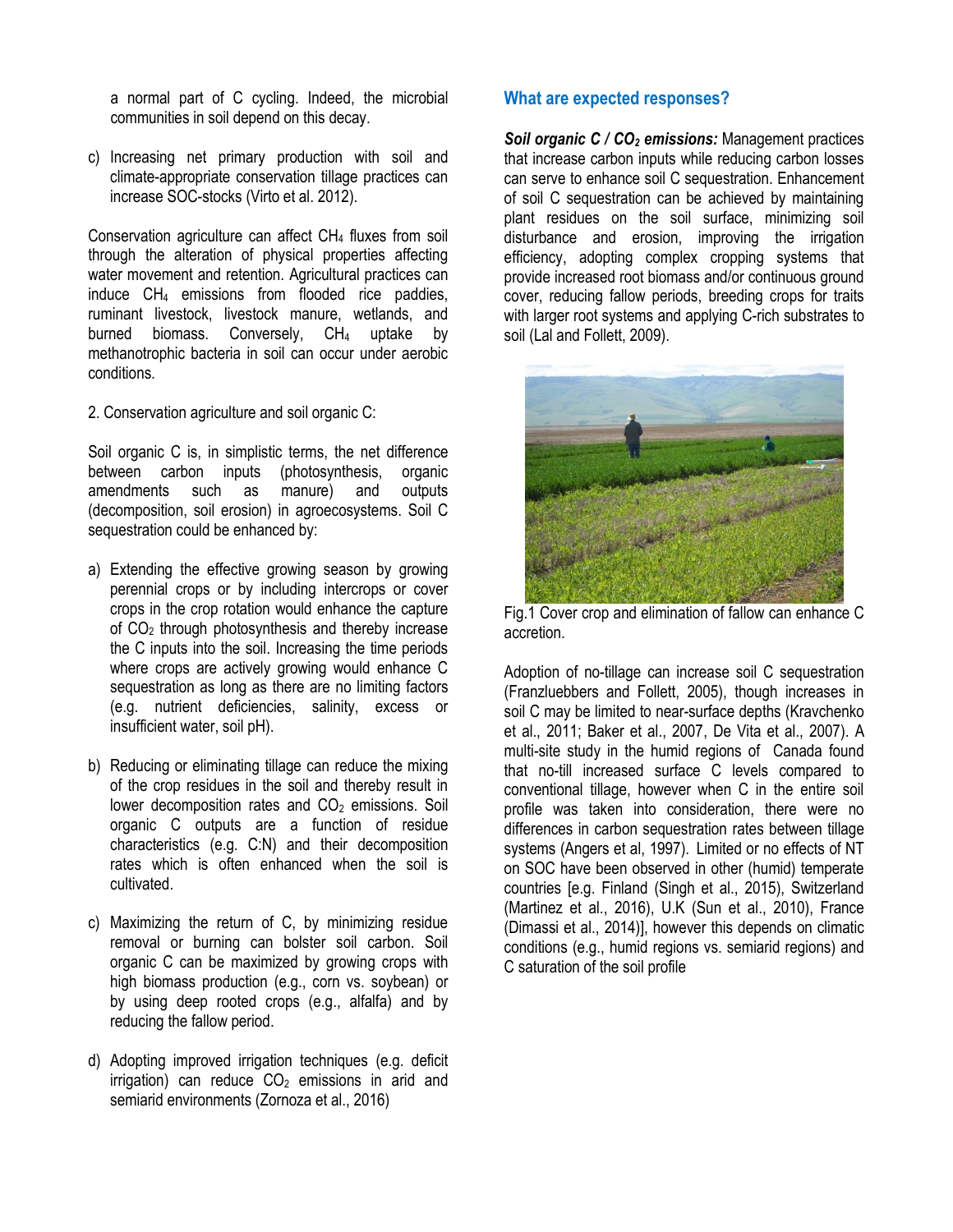

Fig. 2. Soil C dynamics must consider the entire profile.

No-tillage has generally been effective at sequestering carbon in semi-arid areas (exceptions do occur – see Franzluebbers et al., 2010), but there can be issues associated with conservation tillage in humid regions especially on clay and clay loam textured soils. Further, the surface residues of soils under no-tillage tend to result in wetter and cooler soils in the spring which may reduce germination and ultimately crop yields. In these situations alternative conservation tillage practices can be adopted to overcome these issues.

For example zone tillage (also referred to as strip tillage) has been found to alleviate crop emergence and increase yields which in turn increases SOC sequestration (Shi et al., 2011). Zone tillage is typically used for row crops such as corn in which a narrow zone (~20 cm) is cultivated in the fall and subsequently planted in the spring. The surface area between zones  $($   $\sim$  75% of the land surface) is left virtually undisturbed.



Fig 3. Fall zone tillage prior to planting corn.

*CH<sup>4</sup> emissions:* Alterations of drainage regimes and residue incorporation in rice production systems can reduce CH<sup>4</sup> emissions. Crop management practices that increase soil organic C in semiarid region reduce CH<sup>4</sup> emissions. However, wetting and drying of soils may also enhance N2O emissions and soil C mineralization, thereby reducing net GHG mitigation potential (Paustian et al., 2016).

*N2O emissions:* Management practices that increase Nuse efficiency result in less reactive N available for potential conversion to  $N_2O$ . Reducing the frequency of high N demanding crops and including non-leguminous cover crops in rotation can reduce reactive N and thereby N2O emissions (Cavigelli et al., 2012). Moreover, inclusion of cover crops in rotation can contribute to increased C sequestration, representing an important GHG mitigation co-benefit (Robertson and Vitousek, 2009). Zone tillage has been found to increase SOC and the improved physical properties have contributed to the reduced N2O emissions compared to both conventional and no-tillage in Eastern Canada (Drury et al. 2006, 2012). No-tillage can, in some soils and climates, increase N2O emissions compared with conventional tillage by increasing soil water content and denitrification rates.



Fig.4.Cover crops can provide multiple GHG benefits but much research is needed to ensure their efficient use in conservation agriculture.

# **How can research help in refining mitigation estimates?**

Research opportunities to develop GHG-friendly conservation agriculture systems abound. Possible priority areas include:

 Quantifying contributions of crop diversity, intercropping, and cover crops on GHG flux and soil C.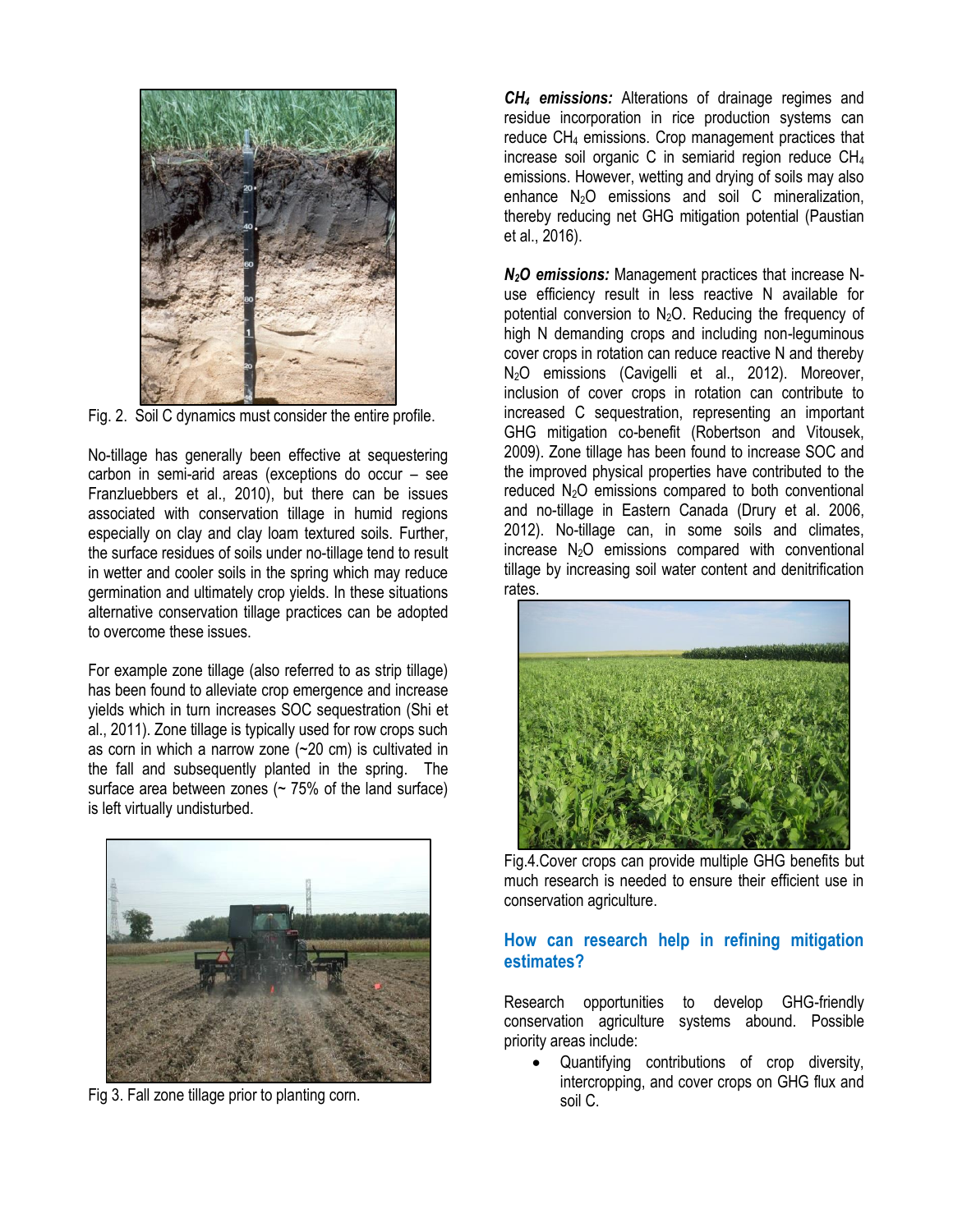- Determining the optimal cover crop type for a particular soil, climatic region and crop rotation.
- Determining effects of episodic tillage on GHG balance.
- Minimizing GHG emissions and loss of C following the cultivation of perennial crops.
- Assessing GHG outcomes from multiintervention management practices.
- Quantifying tradeoffs associated with adoption of practices that mitigate GHGs.
- Determining effects of in-season N fertilization effect on N<sub>2</sub>O emissions.
- Improving the establishment of intercrops.
- Improving crop rotations to optimize SOC sequestration
- Identifying alternative conservation tillage practices when problems arise using no-tillage
- Reducing N fertilization rates by using legumes in the crop rotation or legume cover crops while sustaining crop yields.
- Reducing or eliminating fallow periods by increasing cropping intensity and continuous cropping, especially in dryland cropping systems.

# **Synthesis / recommendations**

Conservation agriculture has many attributes that can use applied nitrogen more efficiently and reduce the risk of high N<sub>2</sub>O emissions from soils. Carbon sequestration can be increased by extending the amount of time crops are growing on the land by using perennial crops, intercrops or cover crops. There are however research opportunities to overcome some of the challenges with conservation agriculture.

### **Network collaborators**

| Craig Drury         | AAFC, Harrow Ontario, Canada                    |
|---------------------|-------------------------------------------------|
| Mark Liebig         | USDA, Mandan, North Dakota, USA                 |
| Denis Angers        | AAFC, Quebec city, Quebec, Canada               |
| Michel Cavigelli    | USDA, Maryland, USA                             |
| Rene Dechow         | Inst. Agr. Climate Res., Braunschweig, Germany  |
| Roberta Farina      | CREA, Rome Italy                                |
| Rosa Francaviglia   | CREA, Rome, Italy                               |
| Hero Gollany        | USDA, Adams, Oregon, USA                        |
| Henry Janzen        | AAFC, Lethbridge, Alberta, Canada               |
| Thomas Kätterer     | Swedish Univ. of Agr. Sciences, Uppsala, Sweden |
| Lars Munkholm       | Aarhus University, Denmark                      |
| Gervasio Piñeiro    | University of Buenos Aires, Argentina           |
| <b>Charles Rice</b> | Kansas State University, Manhattan, Kansas, USA |
| Pier Roggero        | University of Sassari, Italy                    |
| Upendra Sainju      | USDA, Sidney, Montana, USA.                     |

# **References**

- Angers, D.A., Bolinder, M.A., Carter, M.R., Gregorich, E.G., Drury, C.F., Liang, B.C., Voroney, R.P., Simard, R.R., Donald, R.G., Beyaert, R.P., and J. Martel. 1997. Impact of tillage practices on organic carbon and nitrogen storage in cool, humid soils of Eastern Canada. Soil Tillage Res. 41:191-201.
- Baker, J.M., T.E. Ochsner, R.T. Venterea, and T.J. Griffis. 2007. Tillage and soil carbon sequestration – What do we really know? Agric. Ecosyst. Environ. 118:1-5.
- Baveye, P.C., Rangel, D., Jacobson, A.R., Laba, M., Darnault, C., Ottem, W., Radulovich, R., and F.A.O. Camargo. 2011. From dust bowl to dust bowl: soils are still very much a frontier of Science. SSSAJ. 75: 2037-2048.
- Cavigelli, M., S.J. Del Grosso, M.A. Liebig, C.S. Snyder, P.E. Fixen, R.T. Venterea, A.B. Leytem, J.E. McLain, and D.B. Watts. 2012. Agricultural N<sub>2</sub>O emissions: Context, status, and trajectory. Frontiers Ecol. Environ. 10:537-546.
- De Vita, P., Di Paolo, E., Fecondo, G., Di Fonzo, N., & Pisante, M. (2007). No-tillage and conventional tillage effects on durum wheat yield, grain quality and soil moisture content in southern Italy. Soil and Tillage Research, 92: 69-78.
- Dimassi, B., Mary, B., Wylleman, R., Labreuche, J., Couture, D., Piraux, F., & Cohan, J. 2014. Long-term effect of contrasted tillage and crop management on soil carbon dynamics during 41 years. Agriculture, Ecosystems and Environment, 188, 134-146.
- Drury, C.F., W.D. Reynolds, C.S. Tan, T.W. Welacky, W. Calder and N.B. McLaughlin. 2006. Emissions of nitrous oxide and carbon dioxide: Influence of tillage type and nitrogen placement depth. Soil Sci. Soc. Am. J. 70:570-581.
- Drury, C.F., Reynolds, W.D., Yang, X.M., Welacky, T.W., McLaughlin, N.B., Calder W., and C.A. Grant. 2012. Nitrogen source, application time and tillage effects on soil N2O emissions and corn grain yields. Soil Sci. Soc. Am. J. 76: 1268-1279.
- Drury, C.F. Yang, X.M., Reynolds, W.D. and N.B. McLaughlin. 2008. Nitrous oxide and carbon dioxide emissions from monoculture and rotational cropping of corn, soybean and winter wheat. Can J. Soil Sci. 88:163-174.
- Food and Agriculture Organization of the United Nations (FAO). 2014. Conservation agriculture. Accessed at: <http://www.fao.org/ag/ca/> (verified 17 Oct 2016).
- Franzluebbers, A.J., and R.F. Follett. 2005. Greenhouse gas contributions and mitigation potential in agricultural regions of North America: Introduction. Soil Tillage Res. 83:1-8.
- Franzluebbers AJ (2010) Achieving soil organic carbon sequestration with conservation agricultural systems in the Southeastern United States. Soil Sci Soc Am J 74:347- 357